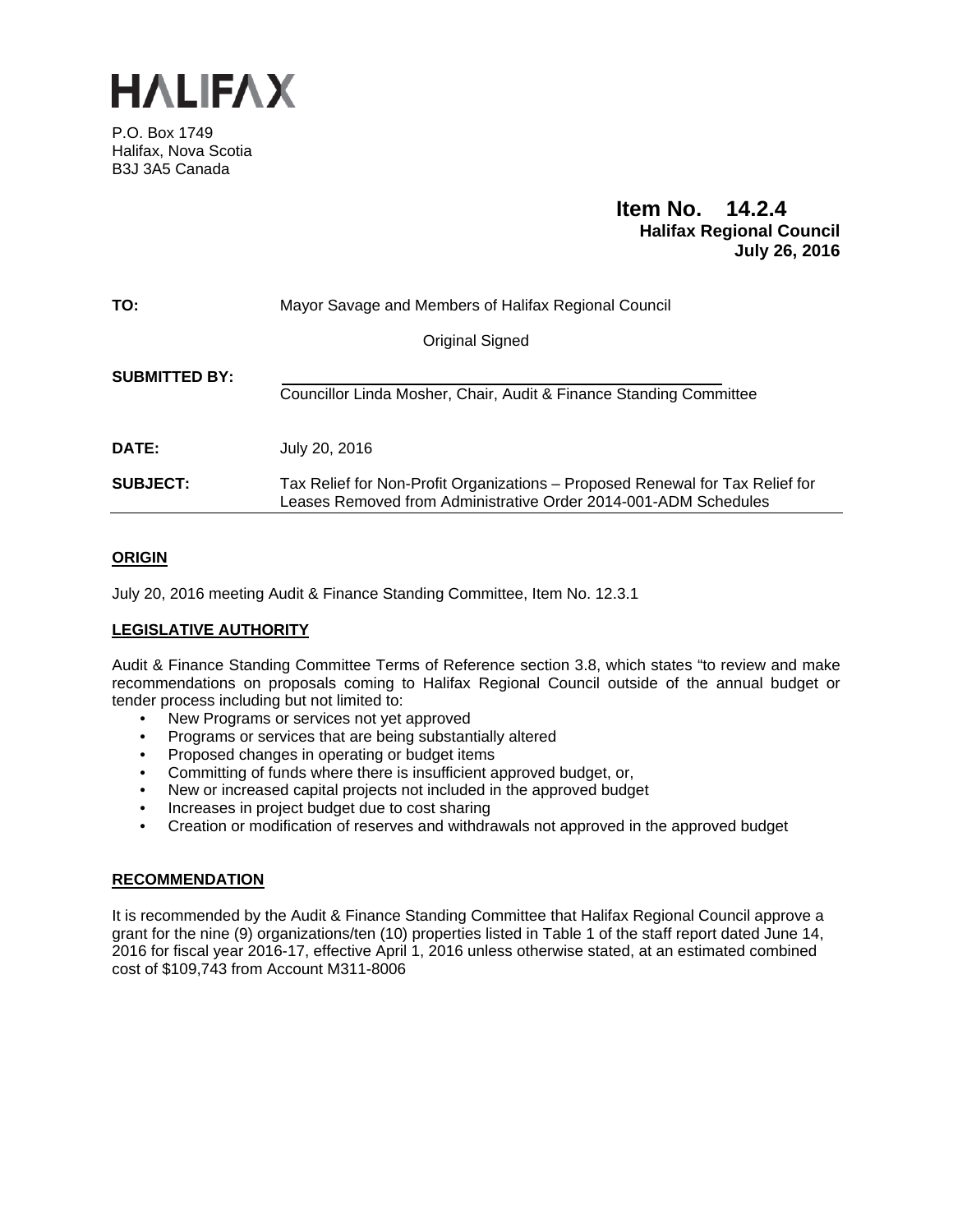# **BACKGROUND**

A report from the Grants Committee dated June 30, 2016 pertaining to Tax Relief for Non-Profit Organizations was before the Audit & Finance Standing Committee for consideration at its meeting held on July 20, 2016.

For further information, please refer to the Grants Committee report dated June 30, 2016.

#### **DISCUSSION**

The Audit & Finance Standing Committee reviewed the Grants Committee report dated June 30, 2016 at its meeting held on July 20, 2016 and forwarded the recommendation to Halifax Regional Council as outlined in this report.

#### **FINANCIAL IMPLICATIONS**

As outlined in the attached committee report dated June 30, 2016.

#### **RISK CONSIDERATION**

As outlined in the attached committee report dated June 30, 2016

#### **COMMUNITY ENGAGEMENT**

The Audit & Finance Standing Committee meetings are open to public attendance, a live webcast is provided of the meeting, and members of the public are invited to address the Committee for up to five minutes at the end of each meeting during the Public Participation portion of the meeting. The agenda, reports, and minutes of the Audit & Finance Standing Committee are posted on Halifax.ca

#### **ENVIRONMENTAL IMPLICATIONS**

Not applicable.

# **ALTERNATIVES**

The Audit & Finance Standing Committee did not discuss alternative recommendations.

# **ATTACHMENTS**

1. Grants Committee report dated June 30, 2016.

A copy of this report can be obtained online at http://www.halifax.ca/council/agendasc/cagenda.php then choose the appropriate meeting date, or by contacting the Office of the Municipal Clerk at 902.490.4210, or Fax 902.490.4208.

Report Prepared by: Liam MacSween, Legislative Assistant, 902.490.6521.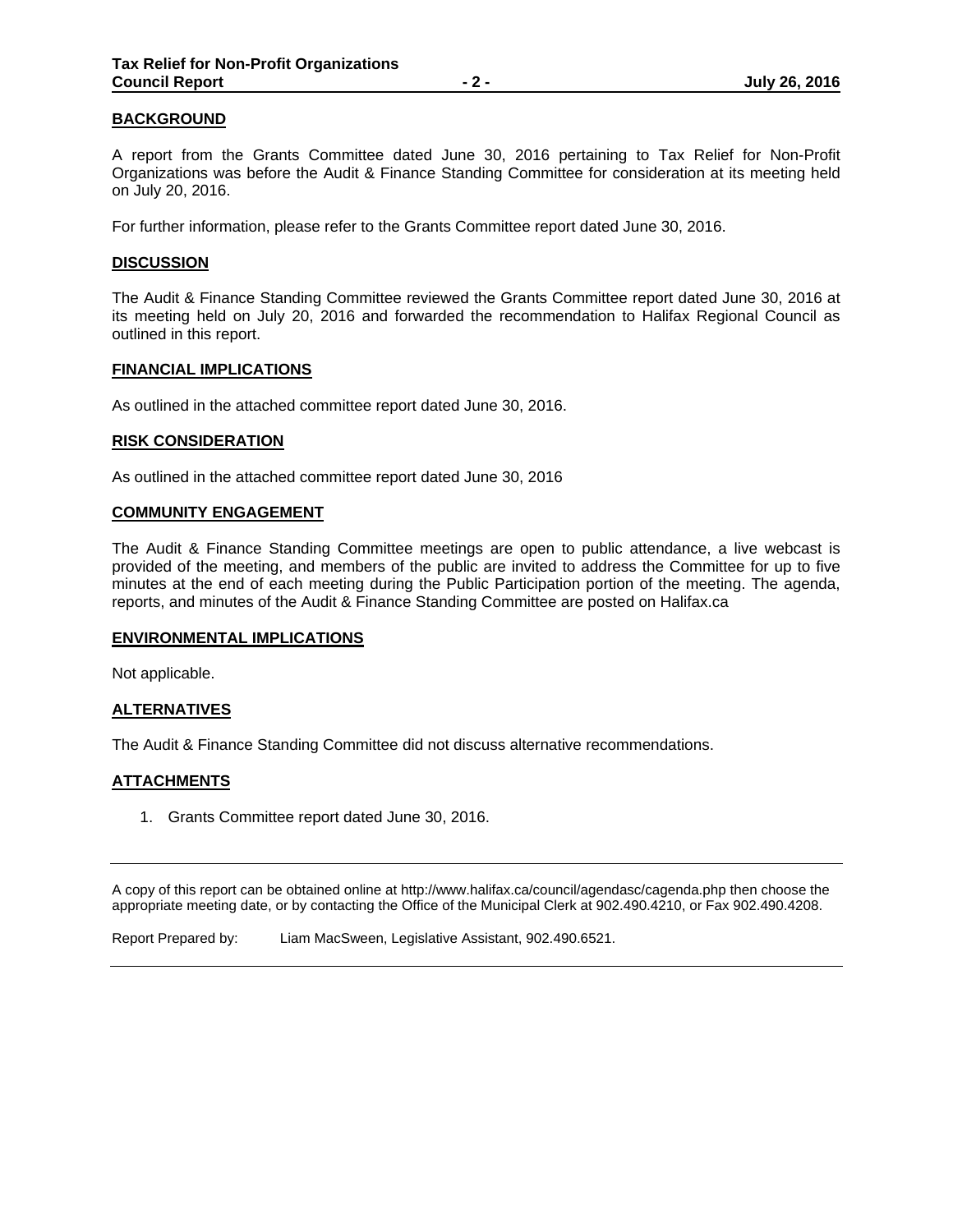



P.O. Box 1749 Halifax, Nova Scotia B3J 3A5 Canada

# Item No. 12.3.1 Audit and Finance Standing Committee July 20, 2016

| TO:<br>Chair and Members of the Audit and Finance Standing Committee |                                                                             |  |
|----------------------------------------------------------------------|-----------------------------------------------------------------------------|--|
|                                                                      |                                                                             |  |
| <b>SUBMITTED BY:</b>                                                 | <b>Original Signed</b>                                                      |  |
|                                                                      | Councillor Barry Dalrymple, Chair, Grants Committee                         |  |
| DATE:                                                                | June 30, 2016                                                               |  |
| <b>SUBJECT:</b>                                                      | Tax Relief for Non-Profit Organizations: Proposed Renewal of Tax Relief for |  |

# **ORIGIN**

June 22, 2016 meeting of the Grants Committee

# LEGISLATIVE AUTHORITY

Grants Committee Terms of Reference "The duties of the HRM Grants Committee are to:

- 4.1 Advise Regional Council on all matters related to the allocation of grants, as defined by Regional Council [and]

Leases Removed from Administrative Order 2014-001-ADM Schedules.

• 4.3 Evaluate programs and services managed under the auspices of the HRM Grants Program<br>portfolio in cooperation with HRM staff, stakeholders, and the general public with a view to making<br>recommendations to Regional Coun

HRM Charter (2008) sub-clauses 79 (1) (av)(v)(vii) "The Council may expend money required by the Municipality for... (av) a grant or contribution to

(v) any charitable, nursing, medical, athletic, educational, environmental, cultural, community, fraternal, recreational, religious, sporting or social organization within the Province,

(vii) <sup>a</sup> registered Canadian charitable organization;"

• HRM Charter (2008) subsection 79 (2) "The Municipality shall publish annually a list of the organizations and grants or contributions made pursuant to clause (1) (av) in a newspaper circulating in the Municipality."

HRM Charter (2008) subsection 71(2) "The Municipality may not grant a tax concession or other form of direct financial assistance to a business or industry."

Administrative Order 2014-001-ADM Respecting Tax Relief to Non-Profit Organizations.

# RECOMMENDATION

The Grants Committee recommend Regional Council approve a grant for the nine (9) organizations/ten (10) properties listed in Table 1 of this report for fiscal year 2016-17, effective April 1, 2016, unless otherwise stated,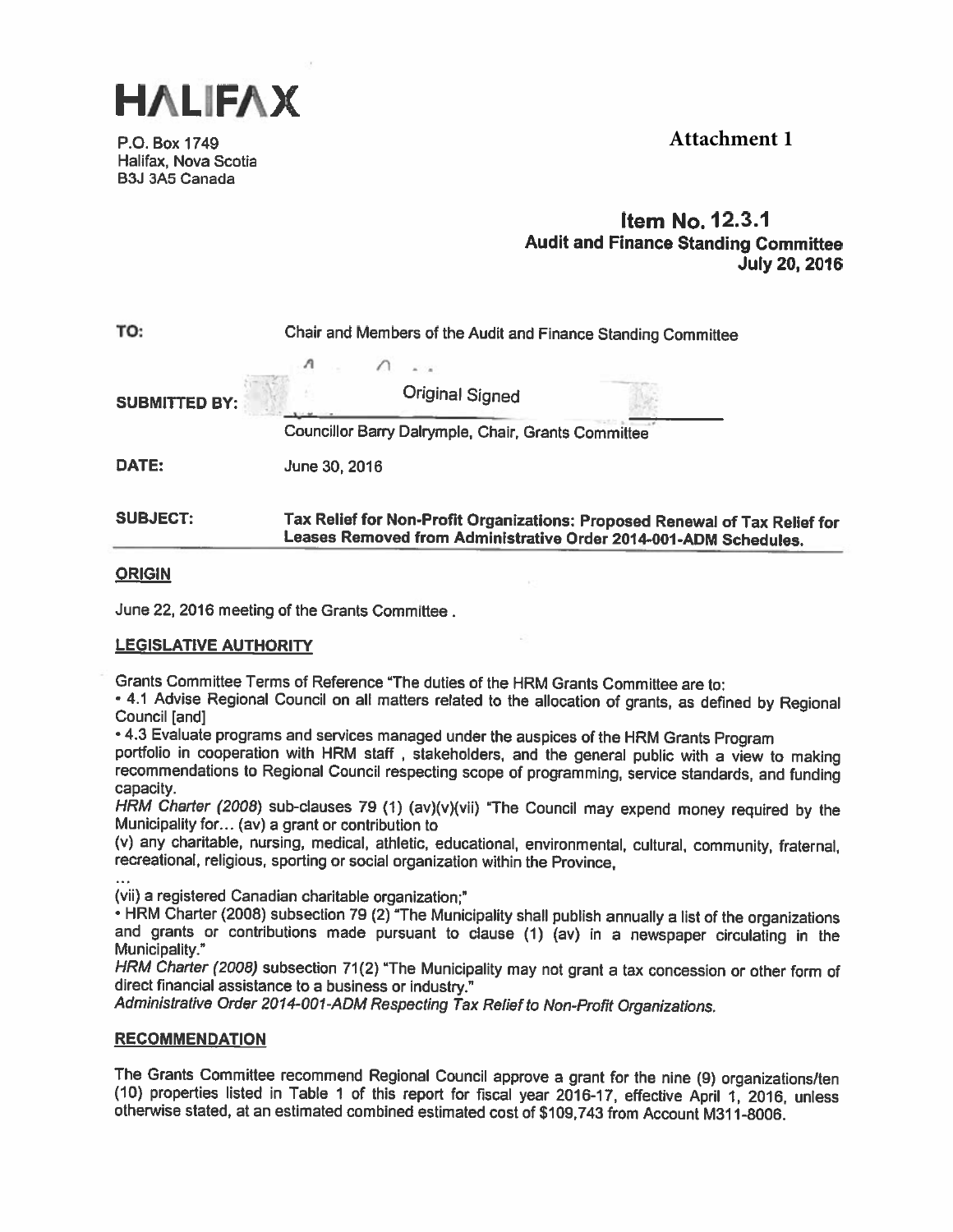Tax Relief for Non-Profit Organizations: Proposed Renewal of Tax Relief for Leases Removed from Administrative Order 2014-OO1-ADM Schedules. Standing Committee Report **1996** - 2 - 1997 - 2 - 1997 - 1998 - 1999 - 1999 - 1999 - 1999 - 1999 - 1999 - 1999 - 1999 - 1999 - 1999 - 1999 - 1999 - 1999 - 1999 - 1999 - 1999 - 1999 - 1999 - 1999 - 1999 - 1999 - 1999 - 1999

# BACKGROUND/DISCUSSION

The Grants Committee considered the staff report dated June 14, <sup>2016</sup> at their June 22, <sup>2016</sup> meeting. The Grants Committee passed the staff recommendation.

#### FINANCIAL IMPLICATIONS

As outlined in the attached staff report dated June 14, 2016

#### RISK CONSIDERATION

There are no significant risks associated with the recommendations in this Report. The risks considered rate Low.

#### COMMUNITY ENGAGEMENT

The Grants Committee is comprised of <sup>a</sup> voting membership of up to twelve (12) members, with six (6) members of large from the community. The meetings of the Grants committee are open to the public.

### ENVIRONMENTAL IMPLICATIONS

None identified.

#### ALTERNATIVES

None identified

#### **ATTACHMENTS**

Attachment <sup>1</sup> — Staff Report dated June 14, 2016.

<sup>A</sup> copy of this report can be obtained online at http://www.halifax.ca/commcoun/index.php then choose the appropriate Community Council and meeting date, or by contacting the Office of the Municipal Clerk at 902.490.4210, or Fax 902.490.4208.

Report Prepared by: Cathy Collett, Legislative Assistant 902.490.6517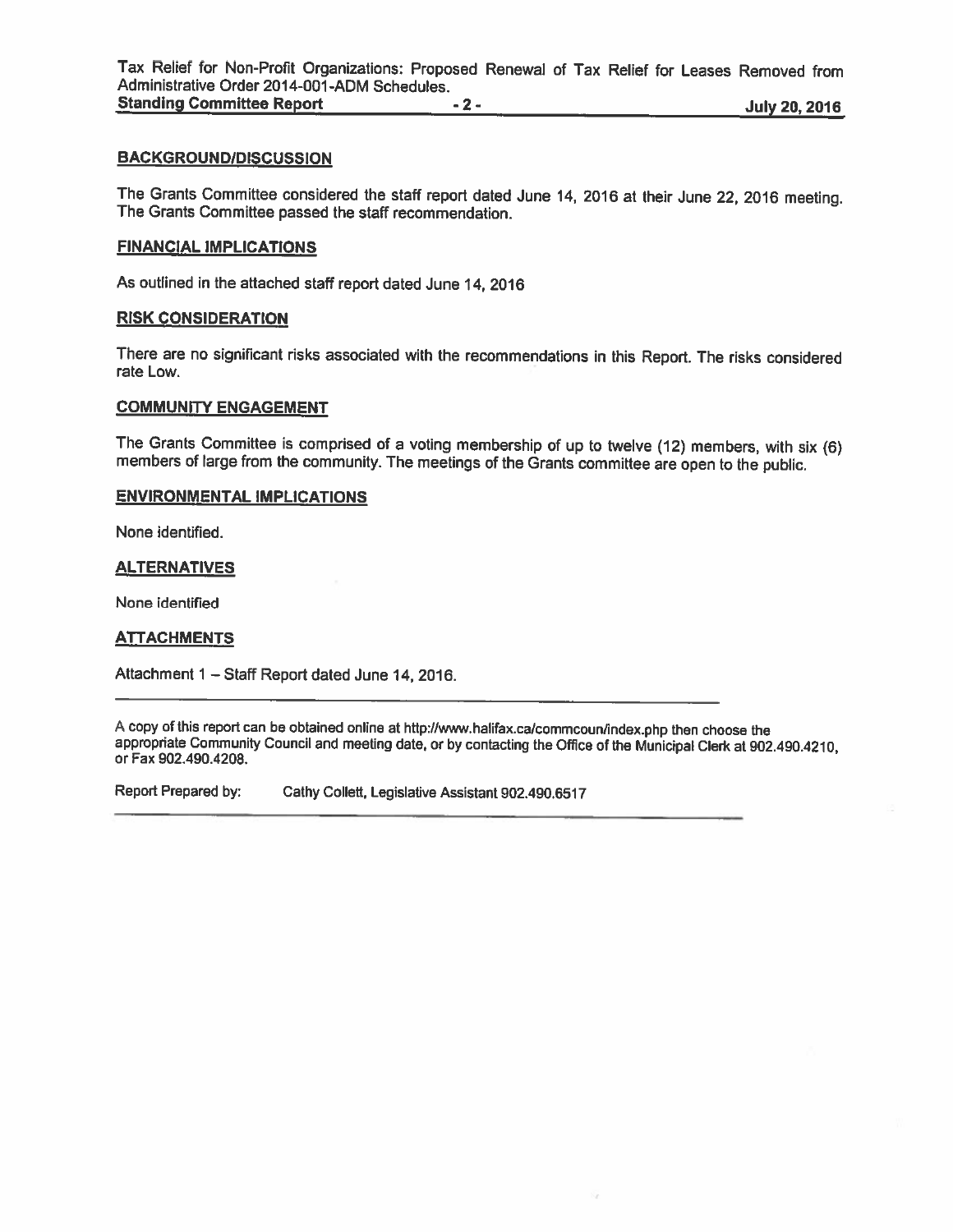Attachment 1



P.O. Box 1749 Halifax, Nova Scotia B3J 3A5 Canada

# Item No.

# HRM Grants Committee June 27, 2016

| TO:                  | <b>Chair and Members of Grants Committee</b>                                                                                                    |  |  |
|----------------------|-------------------------------------------------------------------------------------------------------------------------------------------------|--|--|
| <b>SUBMITTED BY:</b> | <b>Original Signed</b>                                                                                                                          |  |  |
|                      | Amanda Whitewood, Director of Finance & ICT/CFO                                                                                                 |  |  |
| DATE:                | June 14, 2016                                                                                                                                   |  |  |
| <b>SUBJECT:</b>      | Tax Relief for Non-Profit Organizations: Proposed Renewal of Tax Relief for<br>Leases Removed from Administrative Order 2014-001-ADM Schedules. |  |  |

# **ORIGIN**

March 18, 2014— Implementation of Administrative Order 2014-001-ADM Respecting Tax Relief to Non Profit Organizations.

# LEGISLATIVE AUTHORITY

- HRM Charter (2008) s.79(1) "The Council may expen<sup>d</sup> money required by the Municipality for... (av) <sup>a</sup> grant or contribution to <sup>a</sup> charitable, nursing, medical, athletic, educational, environmental, cultural, community, fraternal, recreational, religious, sporting or social organization or <sup>a</sup> registered Canadian charitable organization.
- • Administrative Order 2014-OO1-ADM Section 5A to be eligible for consideration <sup>a</sup> lease or license must be for <sup>a</sup> minimum of five (5) years with three (3) years remaining at the time tax relief is initially applied for and the lease requires that the tenant be responsible for payment of property tax.
- • Audit & Finance Standing Committee, Terms of Reference, clause 8(a)." "The Audit and Finance Standing Committee shall review and make recommendations on proposals coming to the Council outside of the annual budget or tender process including: ... (a) new programs or services not ye<sup>t</sup> approved or funded;"

# **RECOMMENDATION**

It is recommended that the Grants Committee recommend that the Audit & Finance Standing Committee recommend Regional Council approve <sup>a</sup> gran<sup>t</sup> for the nine (9) organizations/ten (10) properties listed in Table <sup>1</sup> of this repor<sup>t</sup> for fiscal year 2016-17, effective April 1, 2016, unless otherwise stated, at an estimated combined estimated cost of \$109,743 from Account M31 1-8006.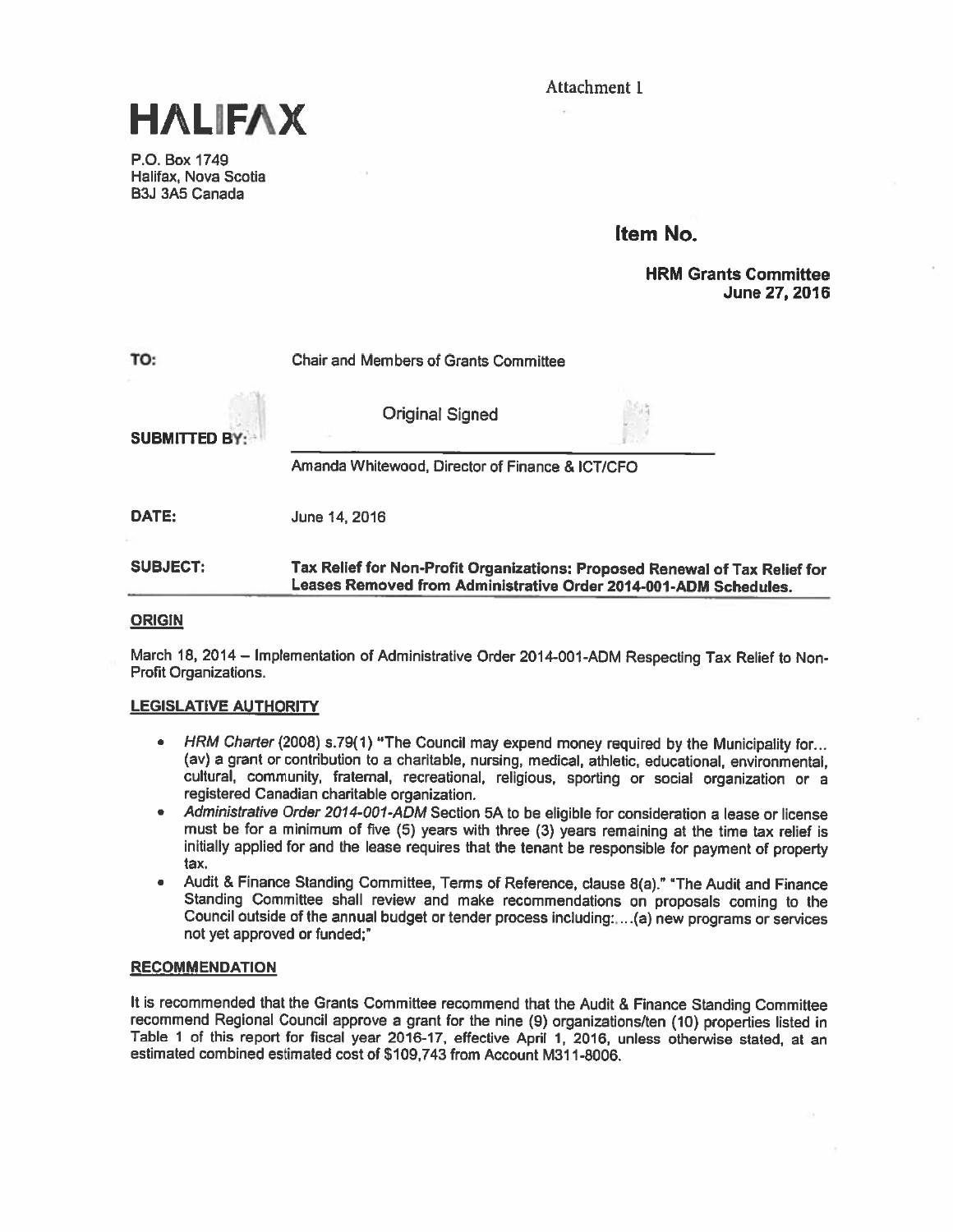# **BACKGROUND**

Several organizations previously accepted into the tax relief program were in long-term leases agreements with the Municipality that reached the end of the term of the agreemen<sup>t</sup> and while not formally renewed, they still occupy the property. One (1) lease is with the Province of Nova Scotia. While these agreements generally meet the spirit of the program they do not meet the technical requirements of Section 5A of the Administrative Order and have been removed from the Schedules that form par<sup>t</sup> of the Administrative Order as required under Section 18.

As an interim measure, assistance was provided in the 2014-15 fiscal year under the Valuation Allowance but because these tax accounts are not uncollectable, or the consequence of an assessment appea<sup>l</sup> or billing correction, Regional Council approve<sup>d</sup> the provision of <sup>a</sup> gran<sup>t</sup> in 2015-16 by <sup>a</sup> resolution of the Council. For consistency, these awards have been awarded at the level previously granted under the formal tax relief program. Currently, HRM real estate is negotiating lease renewals and these contracts should be complete by fiscal year 2017-18.

Note: This approac<sup>h</sup> is intended as interim and not an on-going practice. Approval applies only to those organizations accepted into the program prior to the implementation of Administrative Order 2014-001- ADM in fiscal year <sup>2014</sup> and will not continue after fiscal year 2016.

#### **DISCUSSION**

The eight organizations listed in Table <sup>1</sup> were formerly included in the municipal tax relief program but the lease or license agreemen<sup>t</sup> has expired. Hence, it is recommended that Regional Council award continuation of full or partial tax relief by resolution for 2016-17 in an amount equivalent to the value of the gran<sup>t</sup> these organizations would have received under Administrative Order 2014-001-ADM had they been eligible for renewal.

|   | Table 1. Recommended Tax Relief Grant for Renewals (M311-8006)<br>2016 Assessment Value and Tax Rates                        |                                                                            |                    |          |             |                  |
|---|------------------------------------------------------------------------------------------------------------------------------|----------------------------------------------------------------------------|--------------------|----------|-------------|------------------|
| # | <b>Organization/Owner</b><br><b>Civic Address</b><br><b>Tax Relief</b><br><b>Rationale</b><br><b>2016 Tax</b><br><b>Pays</b> |                                                                            |                    |          |             |                  |
|   | <b>Former Schedule 26</b>                                                                                                    |                                                                            |                    |          |             |                  |
|   | Abernaki Aquatic                                                                                                             | 20A-22 Swanton                                                             | Lease              | \$17,564 | (\$17,564)  | \$0              |
|   | Club/HRM<br>Land Lease                                                                                                       | Drive, Dartmouth                                                           | expired            |          |             |                  |
| 1 | Association of<br><b>Special Needs</b><br>Recreation/HRM<br><b>Land License</b>                                              | 82 Cobblestone<br>Lane,<br>Musquodoboit<br>Harbour                         | License<br>expired | \$825    | (\$825)     | \$0              |
| 1 | Dartmouth Lawn<br>Bowls/HRM/Province<br>of Nova Scotia<br><b>Land Lease</b>                                                  | 2 Mount Hope<br>Avenue, Dartmouth                                          | Lease<br>expired   | \$5,118  | ( \$5,118)  | \$0              |
| 1 | <b>River Community</b><br>Association/HRM <sup>1</sup>                                                                       | 28975 Highway 7,<br>Moser River                                            | Lease<br>expired   | \$1,189  | (\$1,189)   | <b>Pro-Rated</b> |
| 1 | Kinsmen Club of<br>Sackville/HRM<br><b>Land Lease</b>                                                                        | PID#00359968<br>1A Kingfisher Way<br>and 71 First Lake<br>Drive, Sackville | Lease<br>expired   | \$53,536 | ( \$53,536) | \$0              |
|   | <b>Sackville NS Lions</b><br>Club/HRM<br><b>Land Lease</b>                                                                   | 101 Beaver Bank<br>Road, Lower<br><b>Sackville</b>                         | Lease<br>expired   | \$13,204 | (\$13,204)  | \$0              |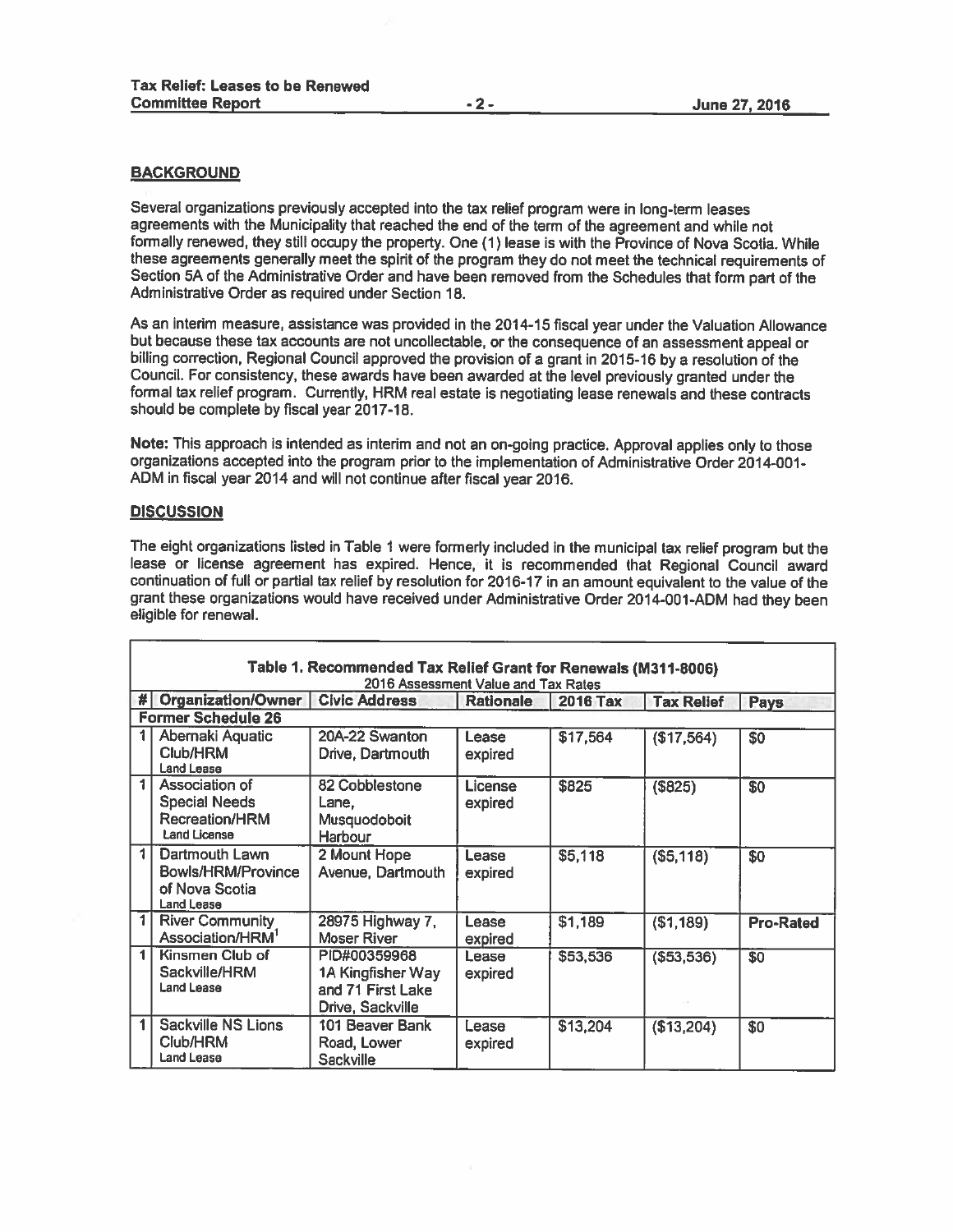|    | Table 1 Continued. Recommended Tax Relief Grant for Renewals (M311-8006) Continued | 2016 Assessment Value and Tax Rates                          |                       |                 |                   |         |
|----|------------------------------------------------------------------------------------|--------------------------------------------------------------|-----------------------|-----------------|-------------------|---------|
| #  | Organization/Owner                                                                 | <b>Civic Address</b>                                         | <b>Rationale</b>      | <b>2016 Tax</b> | <b>Tax Relief</b> | Pays    |
|    | Sackville NS Lions<br><b>Club/Province of Nova</b><br>Scotia<br><b>Land Lease</b>  | PID#<br>Lot 2 Beaver<br>Bank Road,<br><b>Lower Sackville</b> | Lease<br>expired      | \$4,942         | (\$4,942)         | \$0     |
|    | Senobe Aquatic Club/HRM<br><b>Land Lease</b>                                       | PID#00636308<br>Nowlan Street,<br><b>Dartmouth</b>           | Lease<br>expired      | \$1,514         | (\$1,514)         | \$0     |
|    | <b>Former Schedule 27</b>                                                          |                                                              |                       |                 |                   |         |
|    | South End Daycare/HRM<br><b>Partial Occupancy Lease</b>                            | 5594 Morris<br><b>Street, Halifax</b>                        | Lease<br>expired      | \$16,741        | (\$10,596)        | \$6,145 |
|    | <b>Former Schedule 29</b>                                                          |                                                              |                       |                 |                   |         |
|    | <b>Atlantic Division: Canoe-</b><br>Kayak Canada/HRM<br><b>Land Lease</b>          | 20 Boathouse<br>Lane,<br>Dartmouth                           | Lease not<br>executed | \$1,984         | (\$1,256)         | \$728   |
| 10 | <b>TOTAL</b>                                                                       |                                                              |                       | \$116,617       | (\$109,743)       | \$6,874 |

1, The property located owned by the River Community Association located at PID#00545830 Highway 7, Moser River. used as <sup>a</sup> balifleld remains on Schedule <sup>26</sup> of the tax relief program pending conveyance to HRM. However, if approved, both awards to the River Community Association will be pro-rated because the application for renewal has not been received as of the date of this report.

#### FINANCIAL IMPLICATIONS

All figures in this repor<sup>t</sup> have been rounded to the nearest dollar and are estimates that exclude any assessment appeal, account corrections, termination or non-renewal.

2016-17 Budget M311-8006 **\$3,775,000** Less Proposed Awards to Leases to be Renewed (Table 1) Balance  ${\tt \textcolor{red}{\textbf{l}}}$ ance  ${\tt \textcolor{red}{\textbf{S}3,665,257}}$ 

| \$3,775,000 |  |
|-------------|--|
| (\$109,743) |  |
| \$3,665,257 |  |

#### COMMUNITY ENGAGEMENT

Not applicable.

#### ENVIRONMENTAL IMPLICATIONS

None.

#### **ALTERNATIVES**

The Grants Committee could overturn or amend approva<sup>l</sup> of tax relief for the nine (9) organizations and ten (10) properties listed in Table <sup>1</sup> of this report.

#### ATTACHMENTS

None.